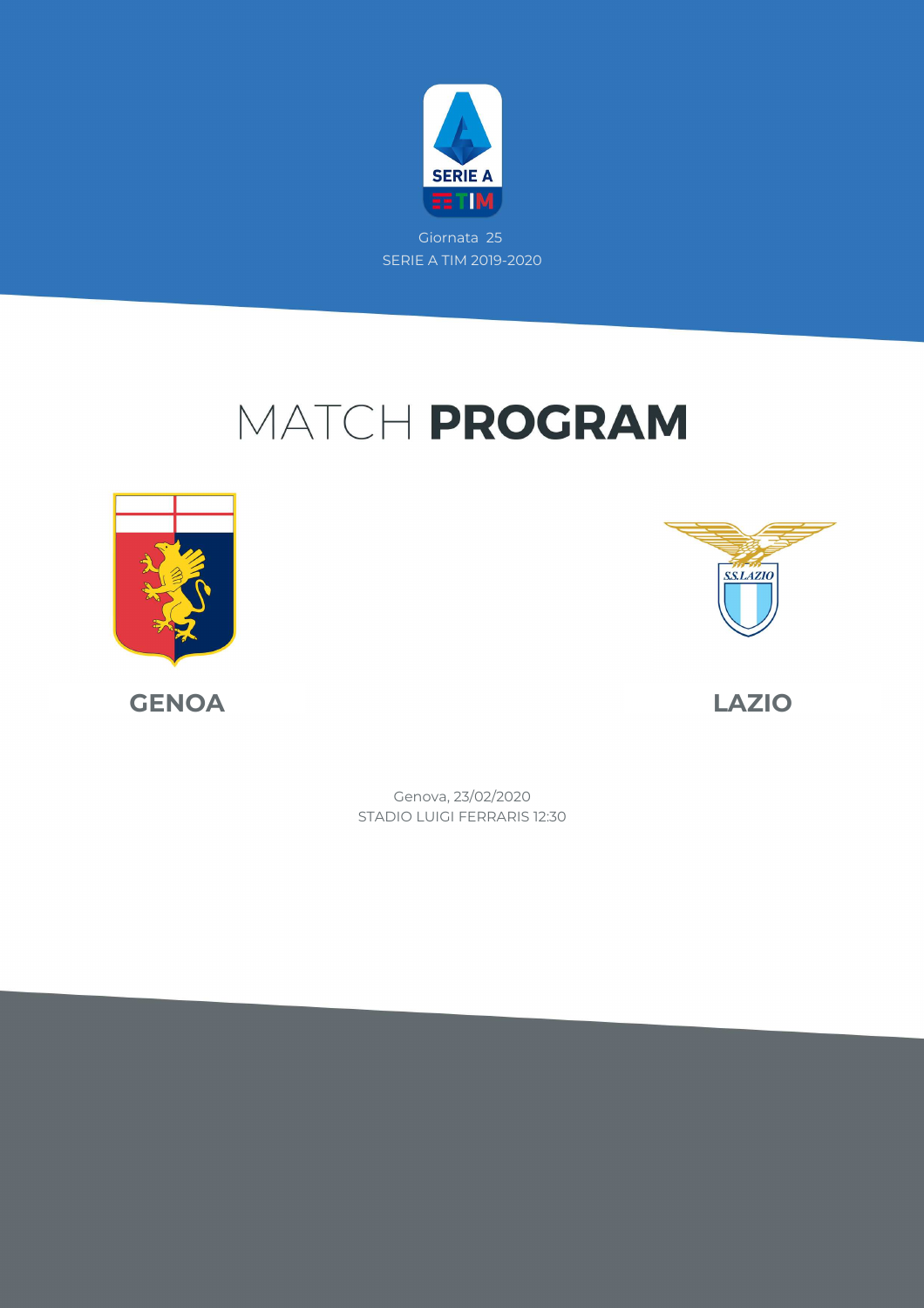



#### **GENOA LAZIO vs** Genova, 23/02/2020

STADIO LUIGI FERRARIS 12:30



### **RISULTATI STAGIONALI**

| <b>TOTALI</b>         | <b>PTI</b> | <b>GIOC</b> | <b>VINTE</b> | <b>NULLE</b> | <b>PERSE</b>            | GF        | <b>GS</b> | <b>DIFF.RETI</b>            |
|-----------------------|------------|-------------|--------------|--------------|-------------------------|-----------|-----------|-----------------------------|
| <b>GENOA</b>          | 22         | 24          | 5            | 7            | 12                      | 27        | 43        | $-16$                       |
| <b>LAZIO</b>          | 56         | 24          | 17           | 5            | $\overline{\mathbf{2}}$ | 55        | 21        | $+34$                       |
| <b>CASA/TRASFERTA</b> | <b>PTI</b> | <b>GIOC</b> | <b>VINTE</b> | <b>NULLE</b> | <b>PERSE</b>            | <b>GF</b> | <b>GS</b> | <b>MEDIA</b><br><b>GOAL</b> |
| <b>GENOA</b>          | 13         | Τ           | 4            |              | 6                       | 12        | 15        | 1.1                         |
| <b>LAZIO</b>          | 23         | 11          | 57           | $\mathbf{Z}$ | ∍<br>z                  | 18        | 11        | 1.6                         |

### **ULTIMI PRECEDENTI**

| 2019-20 6 \ G  | <b>LAZIO</b>                                                                                                                          | <b>GENOA</b>                                                                                                 |         |
|----------------|---------------------------------------------------------------------------------------------------------------------------------------|--------------------------------------------------------------------------------------------------------------|---------|
| 29/09/2019     | 7'(1°T) S. MILINKOVIC-SAVIC, 40'(1°T) S. RADU, 14'(2°T) F.<br>CAICEDO, 33'(2 <sup>°</sup> T) C. IMMOBILE                              |                                                                                                              | $4 - 0$ |
| 2018-19 24 \ G | <b>GENOA</b>                                                                                                                          | <b>LAZIO</b>                                                                                                 |         |
| 17/02/2019     | 30'(2°T) T. SANABRIA, 48'(2°T) D. CRISCITO                                                                                            | 44'(1 <sup>°</sup> T) M. BADELJ                                                                              | $2 - 1$ |
| 2018-19 5 AG   | <b>LAZIO</b>                                                                                                                          | <b>GENOA</b>                                                                                                 |         |
| 23/09/2018     | 7'(1 <sup>°</sup> T) F. CAICEDO, 23'(1 <sup>°</sup> T) C. IMMOBILE, 8'(2 <sup>°</sup> T) S.<br>MILINKOVIC-SAVIC, 44'(2°T) C. IMMOBILE | $1'(2°T)$ K. PIATEK                                                                                          | $4 - 1$ |
| 2017-18 23 \ G | <b>LAZIO</b>                                                                                                                          | <b>GENOA</b>                                                                                                 |         |
| 05/02/2018     | 14'(2°T) M. PAROLO                                                                                                                    | 10'(2°T) G. PANDEV, 47'(2°T) D. LAXALT                                                                       | $1-2$   |
| 2017-18 4 \ G  | <b>GENOA</b>                                                                                                                          | <b>LAZIO</b>                                                                                                 |         |
| 17/09/2017     | 12'(2 <sup>°</sup> T) P. PELLEGRI, 28'(2 <sup>°</sup> T) P. PELLEGRI                                                                  | 13'(1 <sup>°</sup> T) BASTOS, 25'(2 <sup>°</sup> T) C. IMMOBILE, 37'(2 <sup>°</sup> T) C.<br><b>IMMOBILE</b> | $2 - 3$ |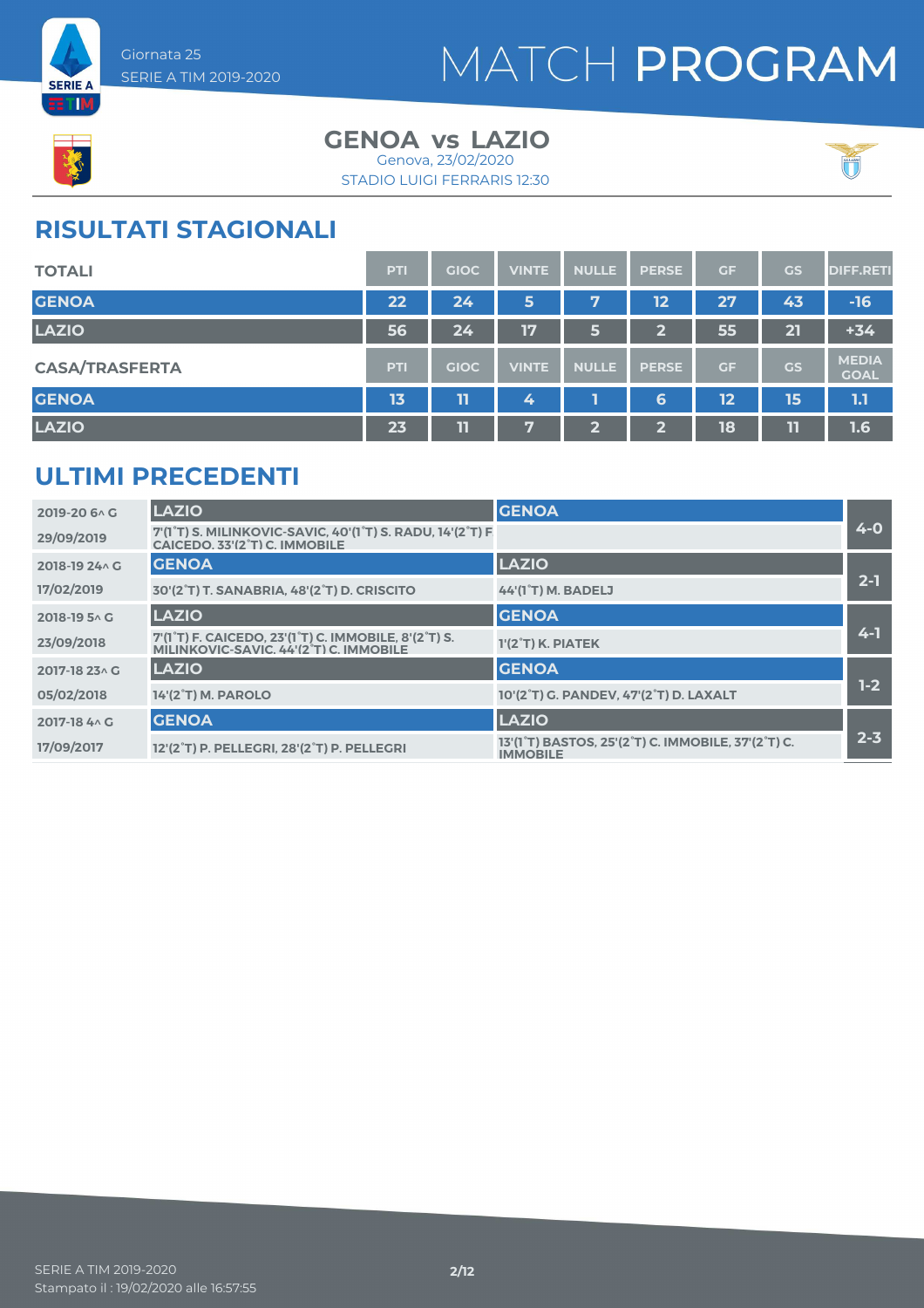



#### **GENOA LAZIO vs** Genova, 23/02/2020



STADIO LUIGI FERRARIS 12:30

### **ROSA DELLE SQUADRE**

|    | <b>GENOA</b>                        | <b>PRES. A</b>       | <b>GOL A</b>   | <b>GOL 2019-20</b> | <b>PRES. 2019-20</b> | MIN. 2019-20 |
|----|-------------------------------------|----------------------|----------------|--------------------|----------------------|--------------|
|    | <b>PORTIERI</b>                     |                      |                |                    |                      |              |
|    | 1 MATTIA PERIN                      | 193                  | 263            | 8                  | 7                    | 678          |
|    | <b>13 SALVADOR ICHAZO</b>           | 7                    | 7              | $\mathbf 0$        | $\mathbf{O}$         | $\mathbf 0$  |
|    | 22 FEDERICO MARCHETTI               | 233                  | 287            | $\mathbf 0$        | $\mathbf 0$          | $\mathbf 0$  |
|    | <b>25 ROK VODISEK</b>               | $\mathbf 0$          | $\mathbf 0$    | $\mathbf 0$        | $\mathbf 0$          | $\mathbf 0$  |
|    | <b>DIFENSORI</b>                    |                      |                |                    |                      |              |
|    | 2 CHRISTIAN ZAPATA                  | 291                  | 9              | L.                 | 12                   | 1159         |
|    | <b>3 ANTONIO BARRECA</b>            | 46                   | $\mathbf 0$    | $\mathbf 0$        | $\overline{9}$       | 691          |
|    | <b>4 DOMENICO CRISCITO</b>          | 176                  | 13             | 6                  | 17                   | 1542         |
|    | 5 EDOARDO GOLDANIGA                 | 91                   | 6              | $\mathbf 0$        | 4                    | 206          |
|    | <b>14 DAVIDE BIRASCHI</b>           | 77                   | $\mathbf 0$    | $\mathbf 0$        | 13                   | 1205         |
| 17 | <b>CRISTIAN ROMERO</b>              | 47                   | $\overline{2}$ | $\mathbf 0$        | 20                   | 1904         |
|    | <b>32 PETER ANKERSEN</b>            | 14                   | $\mathbf 0$    | $\mathbf 0$        | 14                   | 847          |
|    | <b>55 ANDREA MASIELLO</b>           | 238                  | 12             | $\mathbf 0$        | 10                   | 870          |
|    | <b>72 VASCO DA CUNHA</b>            | O                    | $\mathbf 0$    | $\mathbf 0$        | $\mathbf 0$          | $\mathbf 0$  |
|    | 92 ADAMA SOUMAORO                   | $\overline{2}$       | ı              | ı                  | $\overline{2}$       | 194          |
|    | <b>CENTROCAMPISTI</b>               |                      |                |                    |                      |              |
|    | <b>8 LUKAS LERAGER</b>              | 25                   | L              | $\mathbf 0$        | 11                   | 862          |
|    | <b>15 FILIP JAGIELLO</b>            | 5                    | $\mathbf 0$    | $\mathbf 0$        | 5                    | 190          |
|    | <b>16 SEBASTIAN ERIKSSON</b>        | 29                   | $\mathbf 0$    | $\mathbf 0$        | $\mathbf 0$          | $\mathbf 0$  |
|    | <b>18 PAOLO GHIGLIONE</b>           | 29                   | L              | $\mathbf{O}$       | 20                   | 1680         |
|    | <b>20 LASSE SCHONE</b>              | 20                   | L.             | L.                 | 20                   | 1685         |
|    | 21 IVAN RADOVANOVIC                 | 280                  | $\overline{3}$ | $\mathbf 0$        | 19                   | 1415         |
|    | 27 STEFANO STURARO                  | 108                  | 5              | I.                 | 10                   | 913          |
|    | 29 FRANCESCO CASSATA                | 44                   | 3              | $\mathbf{O}$       | 15                   | 954          |
|    | <b>33 MARKO PAJAC</b>               | 25                   | $\overline{2}$ | $\mathbf 0$        | 11                   | 815          |
|    | <b>36 MATTIA ZENNARO</b>            | $\mathbf 0$          | $\mathbf 0$    | $\mathbf 0$        | $\mathbf{O}$         | $\mathbf 0$  |
|    | <b>65 NICOLO' ROVELLA</b>           | L.                   | $\mathbf 0$    | $\mathbf 0$        | L.                   | 28           |
|    | 73 PATRIZIO MASINI                  | $\mathbf 0$          | $\mathbf 0$    | $\mathbf 0$        | $\mathbf{O}$         | $\mathbf 0$  |
|    | <b>85 VALON BEHRAMI</b>             | 211                  | 6              | O                  | 5                    | 339          |
|    | <b>89 STEEVE MIKE EBOUA EBONGUE</b> | $\mathbf 0$          | $\mathbf 0$    | $\mathbf 0$        | $\mathbf 0$          | $\mathbf 0$  |
|    | <b>ATTACCANTI</b>                   |                      |                |                    |                      |              |
|    | <b>9 TONI SANABRIA</b>              | 33                   | 6              | 3                  | 14                   | 870          |
|    | 10 IAGO FALQUE                      | 156                  | 45             | $\mathbf 0$        | 4                    | 108          |
|    | <b>19 GORAN PANDEV</b>              | 430                  | 91             | 6                  | 20                   | 1029         |
|    | 23 MATTIA DESTRO                    | 224                  | 70             | $\mathbf 0$        | 6                    | 214          |
|    | <b>24 FLAVIO JUNIOR BIANCHI</b>     | $\mathbf 0$          | $\mathbf 0$    | $\mathbf 0$        | 0                    | $\mathbf 0$  |
|    | <b>30 ANDREA FAVILLI</b>            | 18                   | $\mathbf 0$    | $\mathbf 0$        | 11                   | 402          |
|    | <b>56 DENILHO CLEONISE</b>          | 4                    | $\mathbf 0$    | 0                  | 4                    | 56           |
|    | <b>61 LUCA MORO</b>                 | $\mathbf 0$          | $\mathbf 0$    | $\mathbf 0$        | $\mathbf 0$          | $\mathbf{O}$ |
|    | 99 ANDREA PINAMONTI                 | 49                   | 7              | $\overline{2}$     | 19                   | 1481         |
|    | <b>STAFF TECNICO</b>                |                      |                |                    |                      |              |
|    |                                     | <b>DAVIDE NICOLA</b> |                |                    |                      |              |
|    |                                     |                      |                |                    |                      |              |

**Squalificato Diffidato**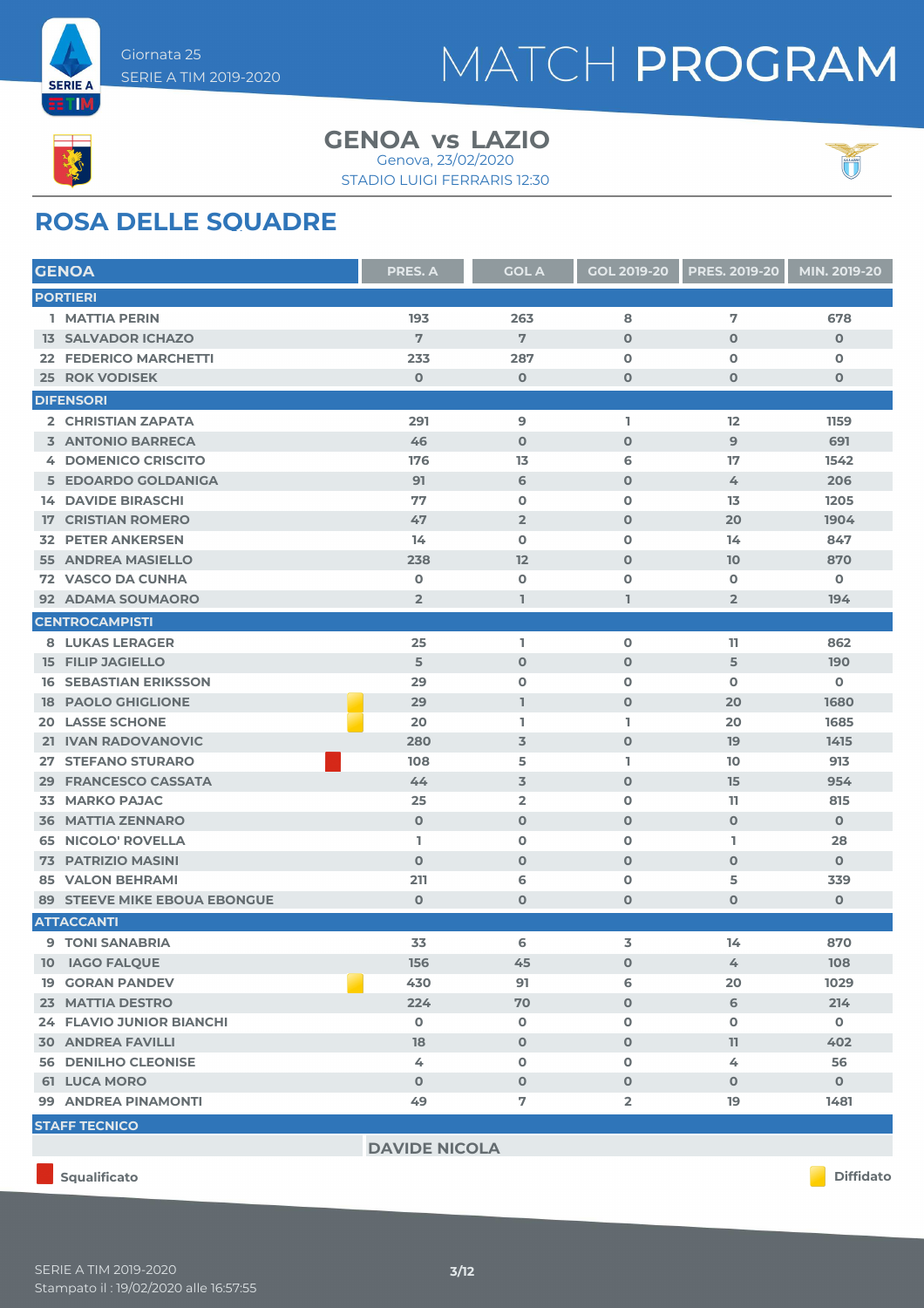



### **GENOA LAZIO vs**

STADIO LUIGI FERRARIS 12:30 Genova, 23/02/2020



|    | <b>LAZIO</b>                                     | <b>PRES. A</b>             | <b>GOL A</b>     | <b>GOL 2019-20</b>         | <b>PRES. 2019-20</b>       | MIN. 2019-20               |
|----|--------------------------------------------------|----------------------------|------------------|----------------------------|----------------------------|----------------------------|
|    | <b>PORTIERI</b>                                  |                            |                  |                            |                            |                            |
|    | <b>1 THOMAS STRAKOSHA</b>                        | 118                        | 135              | 21                         | 24                         | 2297                       |
|    | <b>23 GUIDO GUERRIERI</b>                        | $\mathbf{I}$               | $\overline{3}$   | $\mathbf 0$                | $\mathbf 0$                | $\mathbf 0$                |
|    | <b>24 SILVIO PROTO</b>                           | $\overline{2}$             | 4                | $\mathbf 0$                | $\mathbf 0$                | $\mathbf 0$                |
|    | 51 ALESSIO FURLANETTO                            | $\mathbf 0$                | $\mathbf 0$      | $\mathbf 0$                | $\mathbf 0$                | $\mathbf 0$                |
|    | 71 MARCO ALIA                                    | $\mathbf 0$                | $\mathbf 0$      | $\mathbf 0$                | 0                          | 0                          |
|    | <b>DIFENSORI</b>                                 |                            |                  |                            |                            |                            |
|    | 3 LUIZ FELIPE                                    | 53                         | $\overline{2}$   | L.                         | 18                         | 1455                       |
|    | <b>5 JORDAN LUKAKU</b>                           | 55                         | L.               | $\mathbf 0$                | $\overline{2}$             | 82                         |
|    | <b>13 NICOLO' ARMINI</b>                         | L                          | $\mathbf 0$      | $\mathbf 0$                | $\mathbf 0$                | $\mathbf 0$                |
|    | 15 BASTOS                                        | 58                         | 6                | $\mathbf{1}$               | 8                          | 484                        |
|    | <b>26 STEFAN RADU</b>                            | 298                        | 5                | L                          | 20                         | 1781                       |
|    | <b>33 FRANCESCO ACERBI</b>                       | 248                        | 17               | $\overline{2}$             | 24                         | 2251                       |
| 49 | <b>JORGE SILVA</b><br><b>52 LUCA FALBO</b>       | $\mathbf 0$<br>$\mathbf 0$ | O<br>$\mathbf 0$ | $\mathbf 0$<br>$\mathbf 0$ | $\mathbf 0$<br>$\mathbf 0$ | $\mathbf 0$<br>$\mathbf 0$ |
|    | 53 ROBERTO DE ANGELIS DURANTE                    | $\mathbf 0$                | $\mathbf 0$      | $\mathbf 0$                | $\mathbf 0$                | $\mathbf 0$                |
|    | <b>54 SERGIO KALAJ</b>                           | $\mathbf 0$                | $\mathbf 0$      | $\mathbf 0$                | $\mathbf 0$                | $\mathbf 0$                |
|    | <b>55 DAMIANO FRANCO</b>                         | $\mathbf{o}$               | $\mathbf 0$      | $\mathbf 0$                | O                          | $\mathbf 0$                |
|    | <b>56 MARZIO PICA</b>                            | $\mathbf 0$                | $\mathbf 0$      | $\mathbf 0$                | $\mathbf 0$                | $\mathbf 0$                |
|    | <b>63 MATTIA PETRICCA</b>                        | $\mathbf{o}$               | $\mathbf 0$      | $\mathbf 0$                | $\mathbf o$                | $\mathbf 0$                |
|    | 93 DENIS VAVRO                                   | 4                          | $\mathbf 0$      | $\mathbf 0$                | 4                          | 113                        |
|    | <b>CENTROCAMPISTI</b>                            |                            |                  |                            |                            |                            |
|    | <b>4 GIL PATRIC</b>                              | 64                         | $\mathbf 0$      | $\mathbf 0$                | 10                         | 787                        |
|    | <b>6 LUCAS LEIVA</b>                             | 83                         | $\overline{2}$   | $\mathbf 0$                | 20                         | 1631                       |
|    | <b>8 DJAVAN ANDERSON</b>                         | $\mathbf 0$                | $\mathbf 0$      | $\mathbf 0$                | $\mathbf 0$                | $\mathbf 0$                |
|    | <b>10 LUIS ALBERTO</b>                           | 93                         | 19               | $\overline{3}$             | 23                         | 2114                       |
|    | <b>16 MARCO PAROLO</b>                           | 320                        | 43               | $\mathbf 0$                | 16                         | 741                        |
|    | <b>19 SENAD LULIC</b>                            | 266                        | 28               | $\mathbf 0$                | 20                         | 1650                       |
|    | 21 SERGEJ MILINKOVIC-SAVIC                       | 148                        | 26               | 4                          | 23                         | 1962                       |
|    | 22 JONY                                          | 13                         | $\mathbf 0$      | $\mathbf 0$                | 13                         | 554                        |
|    | <b>28 ANDRE' ANDERSON</b>                        | $\overline{2}$             | O                | $\mathbf 0$                | $\overline{2}$             | 30                         |
|    | <b>29 MANUEL LAZZARI</b>                         | 88                         | $\overline{2}$   | $\mathbf 0$                | 19                         | 1654                       |
|    | <b>32 DANILO CATALDI</b>                         | 113                        | 5                | $\mathbf 0$                | 12                         | 354                        |
|    | 34 BOBBY ADEKANYE                                | $\overline{\mathbf{3}}$    | $\mathbf{I}$     | T                          | 3                          | 78                         |
|    | <b>57 FABIO FRANCUCCI</b>                        | $\mathbf 0$                | 0                | $\mathbf 0$                | 0                          | 0                          |
|    | <b>58 JOSEPH MINALA</b>                          | $\overline{3}$             | $\mathbf{O}$     | $\mathbf 0$                | $\mathbf 0$                | $\mathbf 0$                |
|    | 59 MARCO BERTINI<br><b>60 ALESSANDRO CERBARA</b> | $\mathbf 0$<br>$\mathbf 0$ | O                | $\mathbf 0$<br>$\mathbf 0$ | $\mathbf 0$                | 0                          |
|    | 61 NICOLO' CESARONI                              | $\mathbf 0$                | $\mathbf 0$<br>O | $\mathbf 0$                | $\mathbf 0$<br>0           | $\mathbf 0$<br>0           |
|    | <b>77 ADAM MARUSIC</b>                           | 67                         | 5                | $\mathbf{I}$               | 9                          | 624                        |
|    | <b>ATTACCANTI</b>                                |                            |                  |                            |                            |                            |
|    | <b>11 JOAQUIN CORREA</b>                         | 85                         | 14               | 6                          | 20                         | 1547                       |
|    | <b>17 CIRO IMMOBILE</b>                          | 212                        | 125              | 26                         | 24                         | 2126                       |
|    | <b>20 FELIPE CAICEDO</b>                         | 69                         | 19               | 8                          | 19                         | 870                        |
|    | <b>62 MATTIA RUSSO</b>                           | $\mathbf 0$                | $\mathbf 0$      | $\mathbf 0$                | $\mathbf 0$                | $\mathbf 0$                |
|    | <b>65 LUCA MOSCHINI</b>                          | O                          | O                | $\mathbf 0$                | 0                          | $\mathbf 0$                |
|    |                                                  |                            |                  |                            |                            |                            |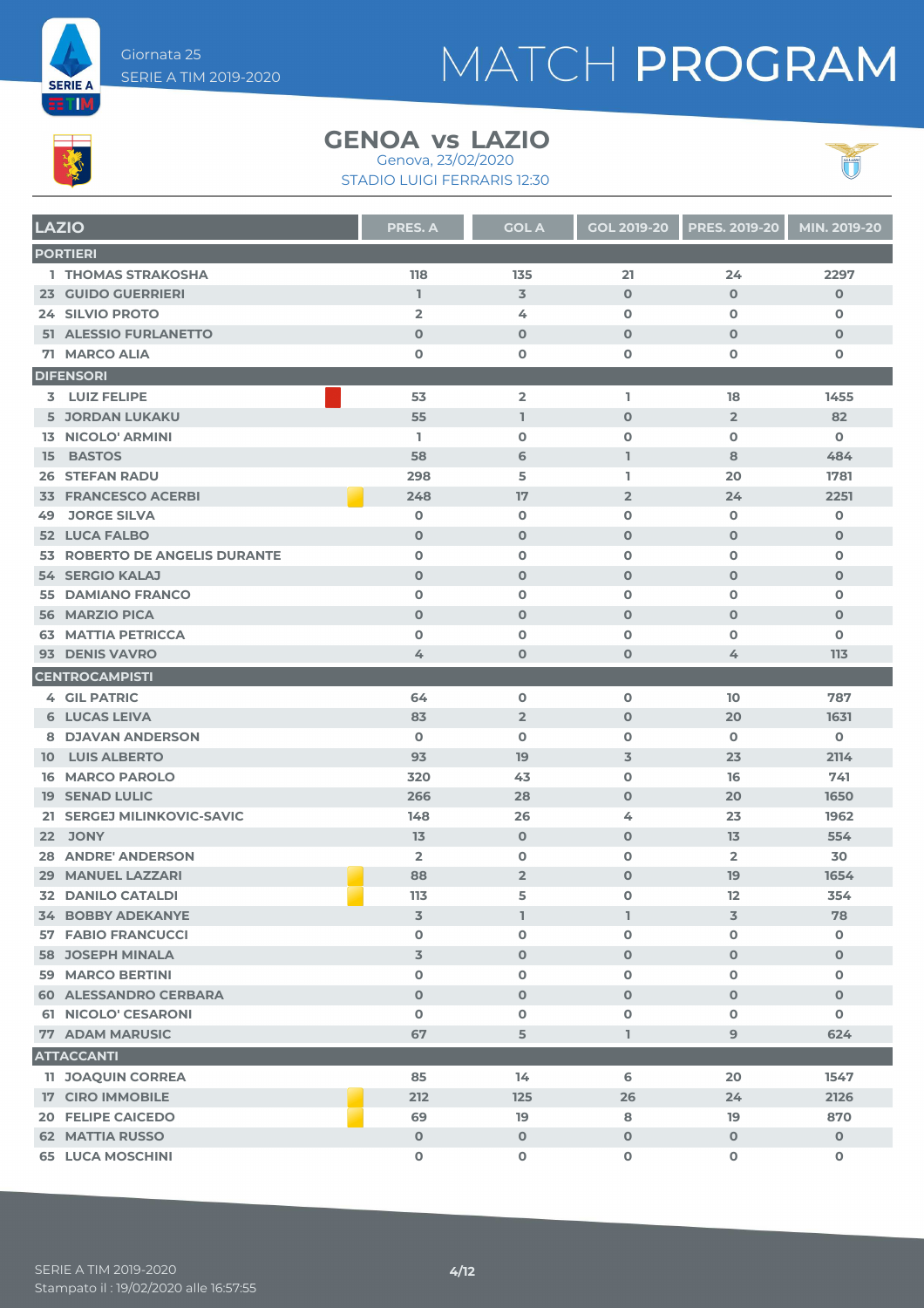

#### Giornata 25 SERIE A TIM 2019-2020

# MATCH PROGRAM



STADIO LUIGI FERRARIS 12:30

#### **STAFF TECNICO**

**SIMONE INZAGHI**

**Diffidato Squalificato**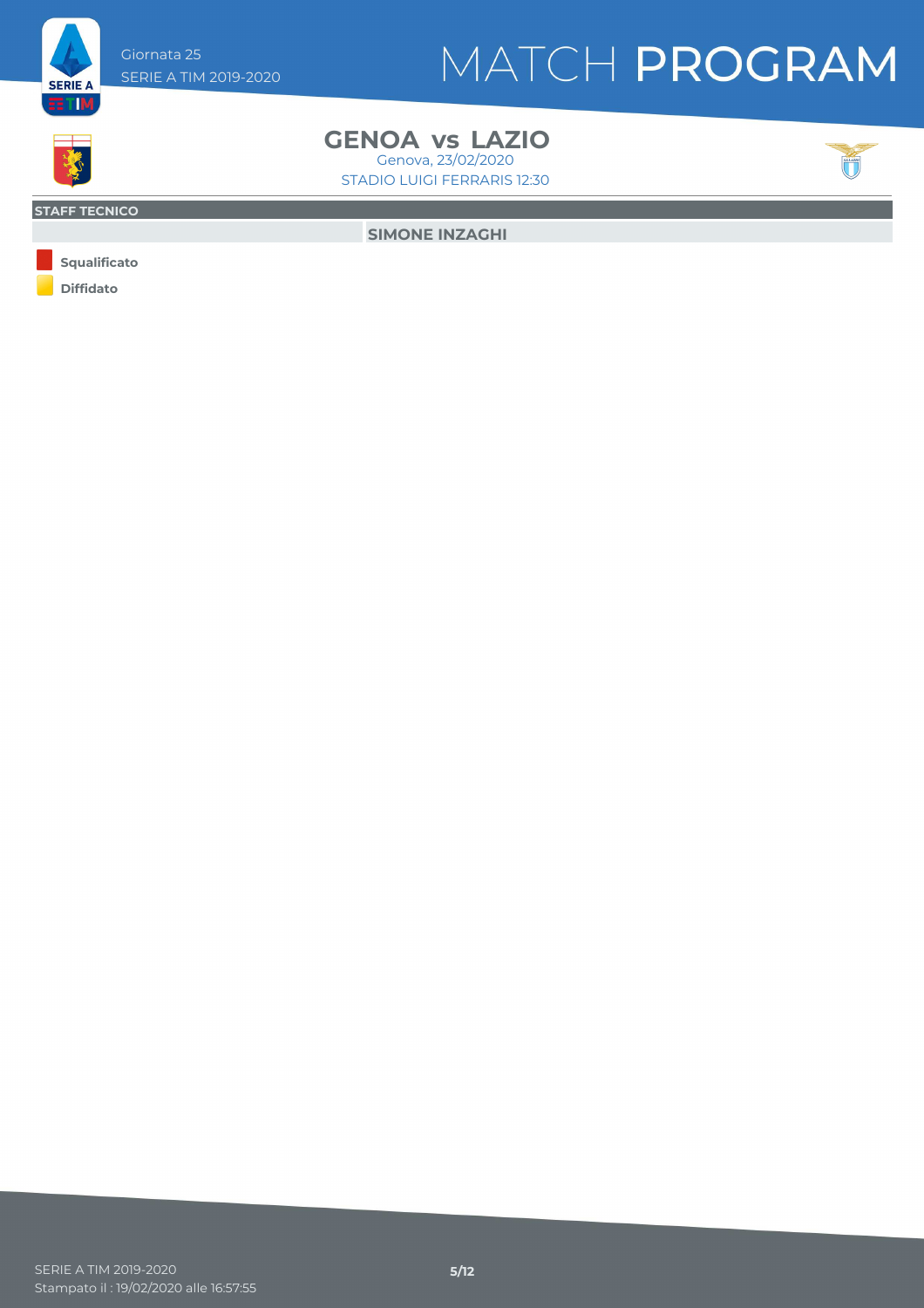



#### **GENOA LAZIO vs** Genova, 23/02/2020

STADIO LUIGI FERRARIS 12:30



### **RENDIMENTO RECENTE**

| <b>GENOA</b>        |                                                                 |                                                                            |         |
|---------------------|-----------------------------------------------------------------|----------------------------------------------------------------------------|---------|
| <b>24^ GIORNATA</b> | <b>BOLOGNA</b>                                                  | <b>GENOA</b>                                                               |         |
| 15/02/2020          |                                                                 | 28'(1°T) A. SOUMAORO, 44'(1°T) T. SANABRIA, 45'(2°T)<br><b>D. CRISCITO</b> | $0 - 3$ |
| 23^ GIORNATA        | <b>GENOA</b>                                                    | <b>CAGLIARI</b>                                                            |         |
| 09/02/2020          | 43'(1°T) G. PANDEV                                              |                                                                            | $1-0$   |
| 22^ GIORNATA        | <b>ATALANTA</b>                                                 | <b>GENOA</b>                                                               |         |
| 02/02/2020          | 13'(1 <sup>°</sup> T) R. TOLOI, 35'(1 <sup>°</sup> T) J. ILICIC | 19'(1 <sup>°</sup> T) D. CRISCITO, 33'(1 <sup>°</sup> T) T. SANABRIA       | $2 - 2$ |
| 21^ GIORNATA        | <b>FIORENTINA</b>                                               | <b>GENOA</b>                                                               |         |
| 25/01/2020          |                                                                 |                                                                            | $0 - 0$ |
| <b>20^ GIORNATA</b> | <b>GENOA</b>                                                    | <b>ROMA</b>                                                                |         |
| 19/01/2020          | 45'(1°T) G. PANDEV                                              | 6'(1°T) C. UNDER, 44'(1°T)[A] D. BIRASCHI, 29'(2°T) E.<br><b>DZEKO</b>     | $1 - 3$ |
|                     |                                                                 |                                                                            |         |

#### **LAZIO**

| 24^ GIORNATA<br>16/02/2020        | <b>LAZIO</b><br>5'(2°T) C. IMMOBILE, 24'(2°T) S. MILINKOVIC-SAVIC                                                                                                                             | <b>INTER</b><br><b>44'(1°T) A. YOUNG</b>         | $2 - 1$ |
|-----------------------------------|-----------------------------------------------------------------------------------------------------------------------------------------------------------------------------------------------|--------------------------------------------------|---------|
| 23^ GIORNATA<br>09/02/2020        | <b>PARMA</b>                                                                                                                                                                                  | <b>LAZIO</b><br>41'(1 <sup>°</sup> T) F. CAICEDO | $O-1$   |
| 22^ GIORNATA<br>02/02/2020        | <b>LAZIO</b><br>3'(1 <sup>°</sup> T) C. IMMOBILE, 16'(1 <sup>°</sup> T) F. CAICEDO, 29'(1 <sup>°</sup> T) C.<br>IMMOBILE, 38'(1 <sup>°</sup> T) F. CAICEDO, 13'(2 <sup>°</sup> T) B. ADEKANYE | <b>SPAL</b><br>20'(2°T) S. MISSIROLI             | $5-1$   |
| 21^ GIORNATA<br>26/01/2020        | <b>ROMA</b><br><b>26'(1°T) E. DZEKO</b>                                                                                                                                                       | <b>LAZIO</b><br><b>34'(1°T) F. ACERBI</b>        | $1-1$   |
| <b>20^ GIORNATA</b><br>18/01/2020 | <b>LAZIO</b><br>7'(1 <sup>°</sup> T) F. CAICEDO, 17'(1 <sup>°</sup> T) C. IMMOBILE, 20'(1 <sup>°</sup> T) C.<br>IMMOBILE, 9'(2 <sup>°</sup> T) BASTOS, 20'(2 <sup>°</sup> T) C. IMMOBILE      | <b>SAMPDORIA</b><br><b>25'(2°T) K. LINETTY</b>   | $5-1$   |

| <b>CONFRONTO SQUADRE (Valori medi)</b> | <b>GENOA</b> | <b>LAZIO</b> |
|----------------------------------------|--------------|--------------|
| <b>Goal Fatti</b>                      | 1.13         | 2.29         |
| <b>Goal Subiti</b>                     | 1.79         | 0.88         |
| Tiri totali                            | 8.58         | 12.63        |
| <b>Tiri in porta</b>                   | 4.83         | 7.58         |
| <b>Assist</b>                          | 0.63         | 1.42         |
| Azioni di attacco                      | 42.83        | 51.46        |
| Passaggi riusciti                      | 366.46       | 419.58       |
| Passaggi riusciti %                    | 81%          | 84%          |
| <b>Falli Fatti</b>                     | 15.75        | 11.79        |
| <b>Falli Subiti</b>                    | 14.17        | 10.38        |
| <b>Baricentro</b>                      | 48.49m       | 50.67m       |
| <b>Passaggi Chiave</b>                 | 2.96         | 4.33         |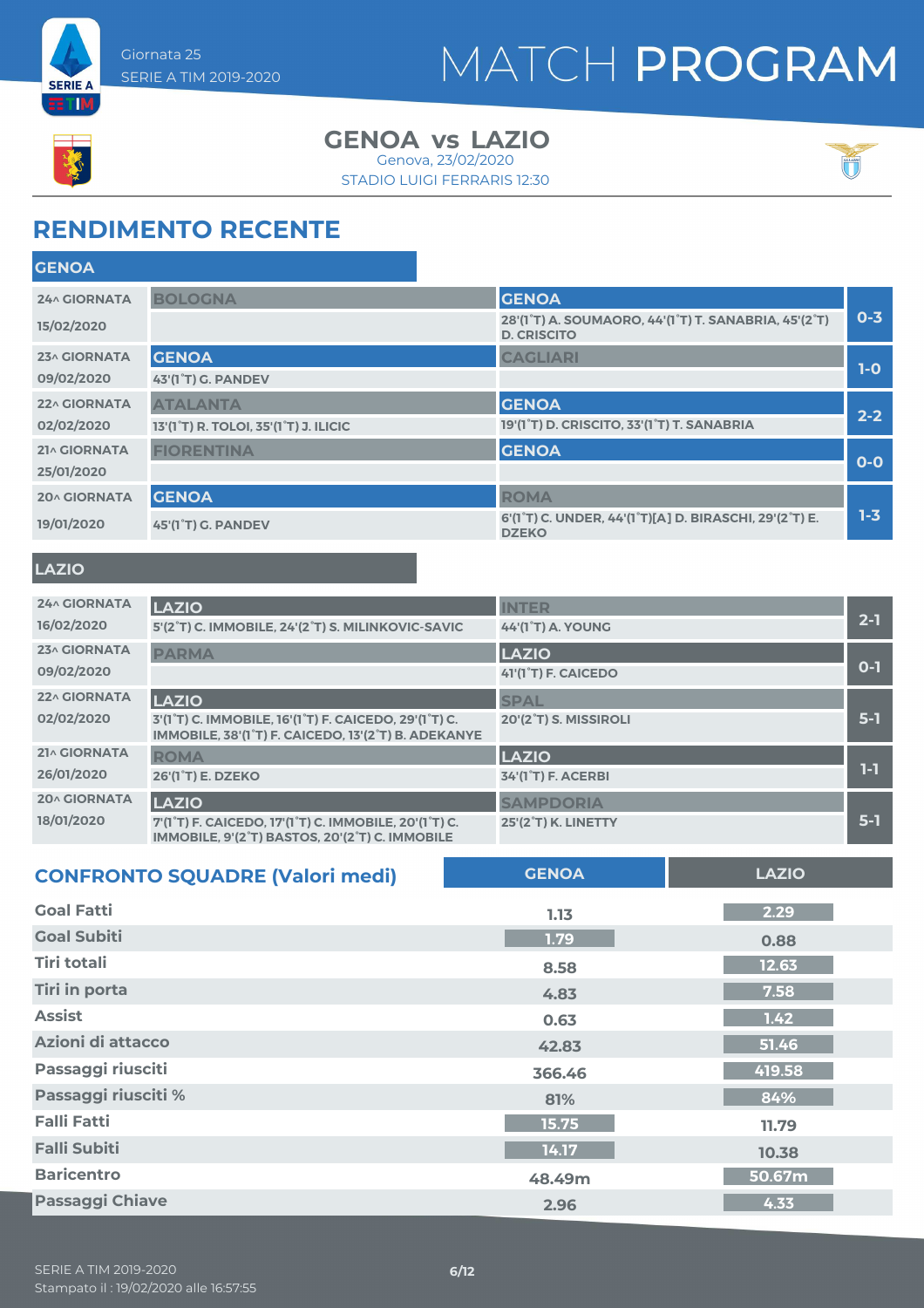

**SERIE A** ETM

# MATCH PROGRAM

#### **GENOA LAZIO vs**

STADIO LUIGI FERRARIS 12:30 Genova, 23/02/2020



### **RENDIMENTO ATLETICO \***

| <b>GENOA</b>          | Pres. (Min.) | Media (km) | Media<br>Sprint (Km) | <b>LAZIO</b>           | Pres. (Min.) | <u>Media (km)</u> | Media<br><b>Sprint (Km)</b> |
|-----------------------|--------------|------------|----------------------|------------------------|--------------|-------------------|-----------------------------|
| 27 S. STURARO         | 10(913)      | 11.538     | 0.963                | 21 S. MILINKOVIC-SAVIC | 23 (1962')   | 10.844            | 0.77                        |
| 20 L. SCHONE          | 20 (1685')   | 10.392     | 0.611                | 33 F. ACERBI           | 24 (2251')   | 10.737            | 0.774                       |
| 14 D. BIRASCHI        | 13 (1205')   | 10.182     | 0.686                | <b>10 LUIS ALBERTO</b> | 23 (2114')   | 10.563            | 0.918                       |
| 29 F. CASSATA         | 15 (954')    | 10.042     | 0.788                | 17 C. IMMOBILE         | 24(2126)     | 10.424            | 1.126                       |
| 55 A. MASIELLO        | 3(293)       | 10.02      | 0.371                | 29 M. LAZZARI          | 19 (1654')   | 10.358            | 1.194                       |
| 21 I. RADOVANOVIC     | 19 (1415')   | 10.011     | 0.674                | <b>6</b> L. LEIVA      | 20 (1631')   | 10.27             | 0.688                       |
| 18 P. GHIGLIONE       | 20 (1680')   | 9.848      | 0.813                | <b>3 LUIZ FELIPE</b>   | 18 (1455')   | 10.15             | 0.723                       |
| 8 L. LERAGER          | 11(862)      | 9.84       | 0.936                | <b>26</b> S. RADU      | 20 (1781')   | 10.099            | 0.659                       |
| 17 C. ROMERO          | 20 (1904')   | 9.787      | 0.612                | 11 J. CORREA           | 20 (1547')   | 9.414             | 0.975                       |
| 92 A. SOUMAORO        | 2(194)       | 9.773      | 0.562                | <b>19 S. LULIC</b>     | 20 (1650')   | 9.36              | 0.787                       |
| 4 D. CRISCITO         | 17 (1542')   | 9.704      | 0.56                 | 4 G. PATRIC            | 10 (787')    | 9.268             | 0.661                       |
| 85 V. BEHRAMI         | 5(339)       | 9.5        | 0.852                | 77 A. MARUSIC          | 9(624)       | 8.997             | 1.047                       |
| 33 M. PAJAC           | 11(815')     | 9.483      | 0.926                | 16 M. PAROLO           | 16(741)      | 8.425             | 0.7                         |
| <b>3</b> A. BARRECA   | 9(691)       | 9.288      | 0.907                | <b>15 BASTOS</b>       | 8(484)       | 7.908             | 0.517                       |
| 2 C. ZAPATA           | 12 (1159')   | 9.225      | 0.562                | <b>22</b> JONY         | 13(554)      | 7.564             | 0.68                        |
| 99 A. PINAMONTI       | 19 (1481')   | 9.182      | 0.801                | 20 F. CAICEDO          | 19 (870')    | 6.638             | 0.476                       |
| 9 T. SANABRIA         | 14 (870')    | 8.829      | 0.844                | <b>32</b> D. CATALDI   | 12(354)      | 5.293             | 0.433                       |
| 32 P. ANKERSEN        | 14(847)      | 8.575      | 0.769                | 5J. LUKAKU             | 2(82)        | 4.525             | 0.638                       |
| 19 G. PANDEV          | 20 (1029')   | 8.541      | 0.654                | 34 B. ADEKANYE         | 3(78)        | 4.452             | 0.504                       |
| <b>5</b> E. GOLDANIGA | 4(206)       | 7.959      | 0.557                | <b>93</b> D. VAVRO     | 4(113)       | 3.894             | 0.288                       |
| 15 F. JAGIELLO        | 5 (190')     | 7.016      | 0.58                 | 28 A. ANDERSON         | 2(30)        | 1.402             | 0.154                       |
| 30 A. FAVILLI         | 11(402)      | 6.197      | 0.524                |                        |              |                   |                             |
| <b>65 N. ROVELLA</b>  | 1(28')       | 3.81       | 0.258                |                        |              |                   |                             |
| 56 D. CLEONISE        | 4(56)        | 2.011      | 0.264                |                        |              |                   |                             |
| 23 M. DESTRO          | 1(11')       | 1.248      | 0.071                |                        |              |                   |                             |

**\* Le informazioni riportate sul Rendimento Atletico sono da intendersi riferite al periodo di permanenza nella squadra corrente.**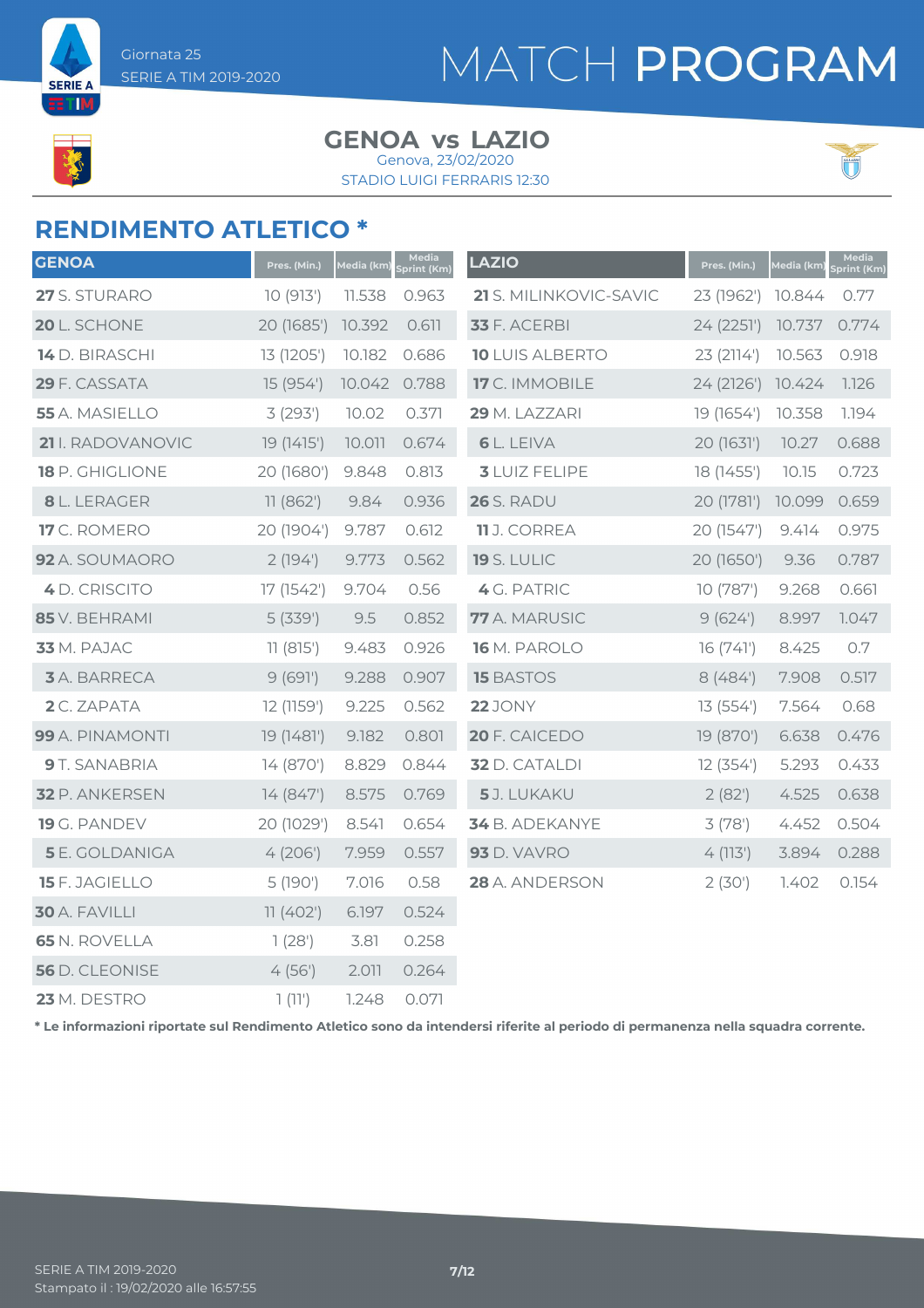



**ETIM** 

**GENOA LAZIO vs** Genova, 23/02/2020

STADIO LUIGI FERRARIS 12:30



### **GLI INCONTRI DELLA 25 ^ GIORNATA**

| <b>BRESCIA</b>       | <b>NAPOLI</b>    | 21/02/2020 20:45 |
|----------------------|------------------|------------------|
| <b>BOLOGNA</b>       | <b>UDINESE</b>   | 22/02/2020 15:00 |
| <b>SPAL</b>          | <b>JUVENTUS</b>  | 22/02/2020 18:00 |
| <b>FIORENTINA</b>    | <b>MILAN</b>     | 22/02/2020 20:45 |
| <b>GENOA</b>         | <b>LAZIO</b>     | 23/02/2020 12:30 |
| <b>ATALANTA</b>      | <b>SASSUOLO</b>  | 23/02/2020 15:00 |
| <b>HELLAS VERONA</b> | <b>CAGLIARI</b>  | 23/02/2020 15:00 |
| <b>TORINO</b>        | <b>PARMA</b>     | 23/02/2020 15:00 |
| <b>ROMA</b>          | <b>LECCE</b>     | 23/02/2020 18:00 |
| <b>INTER</b>         | <b>SAMPDORIA</b> | 23/02/2020 20:45 |

### **CLASSIFICA SERIE A**

|                      | PTI | <b>GIOC</b> | <b>VINTE</b>   | <b>NULLE</b>    | <b>PERSE</b>   | <b>GF</b> | GS | <b>DIFF.RETI</b> |
|----------------------|-----|-------------|----------------|-----------------|----------------|-----------|----|------------------|
| <b>JUVENTUS</b>      | 57  | 24          | 18             | $\overline{3}$  | $\overline{3}$ | 46        | 23 | $+23$            |
| <b>LAZIO</b>         | 56  | 24          | 17             | $5\phantom{a}$  | $\overline{2}$ | 55        | 21 | $+34$            |
| <b>INTER</b>         | 54  | 24          | 16             | $6\phantom{1}6$ | $\overline{2}$ | 49        | 22 | $+27$            |
| <b>ATALANTA</b>      | 45  | 24          | 13             | $6\phantom{1}6$ | 5              | 63        | 32 | $+31$            |
| <b>ROMA</b>          | 39  | 24          | 11             | 6               | $\overline{7}$ | 43        | 32 | $+11$            |
| <b>HELLAS VERONA</b> | 35  | 24          | 9              | 8               | $\overline{7}$ | 28        | 24 | $+4$             |
| <b>PARMA</b>         | 35  | 24          | 10             | 5               | $\mathbf{9}$   | 32        | 30 | $+2$             |
| <b>MILAN</b>         | 35  | 24          | 10             | 5               | $\overline{9}$ | 26        | 31 | $-5$             |
| <b>NAPOLI</b>        | 33  | 24          | 9              | 6               | 9              | 37        | 34 | $+3$             |
| <b>BOLOGNA</b>       | 33  | 24          | 9              | $\mathbf 6$     | $\mathbf 9$    | 37        | 39 | $-2$             |
| <b>CAGLIARI</b>      | 32  | 24          | 8              | 8               | 8              | 38        | 36 | $+2$             |
| <b>SASSUOLO</b>      | 29  | 24          | 8              | 5               | 11             | 38        | 39 | $-1$             |
| <b>FIORENTINA</b>    | 28  | 24          | $\overline{7}$ | $\overline{7}$  | 10             | 31        | 35 | $-4$             |
| <b>TORINO</b>        | 27  | 24          | 8              | $\overline{3}$  | 13             | 27        | 43 | $-16$            |
| <b>UDINESE</b>       | 26  | 24          | $\overline{7}$ | 5               | 12             | 20        | 36 | $-16$            |
| <b>LECCE</b>         | 25  | 24          | 6              | $\overline{7}$  | 11             | 32        | 45 | $-13$            |
| <b>SAMPDORIA</b>     | 23  | 24          | 6              | 5               | 13             | 26        | 43 | $-17$            |
| <b>GENOA</b>         | 22  | 24          | 5              | $\overline{7}$  | 12             | 27        | 43 | $-16$            |
| <b>BRESCIA</b>       | 16  | 24          | 4              | 4               | 16             | 21        | 44 | $-23$            |
| <b>SPAL</b>          | 15  | 24          | 4              | $\overline{3}$  | 17             | 18        | 42 | $-24$            |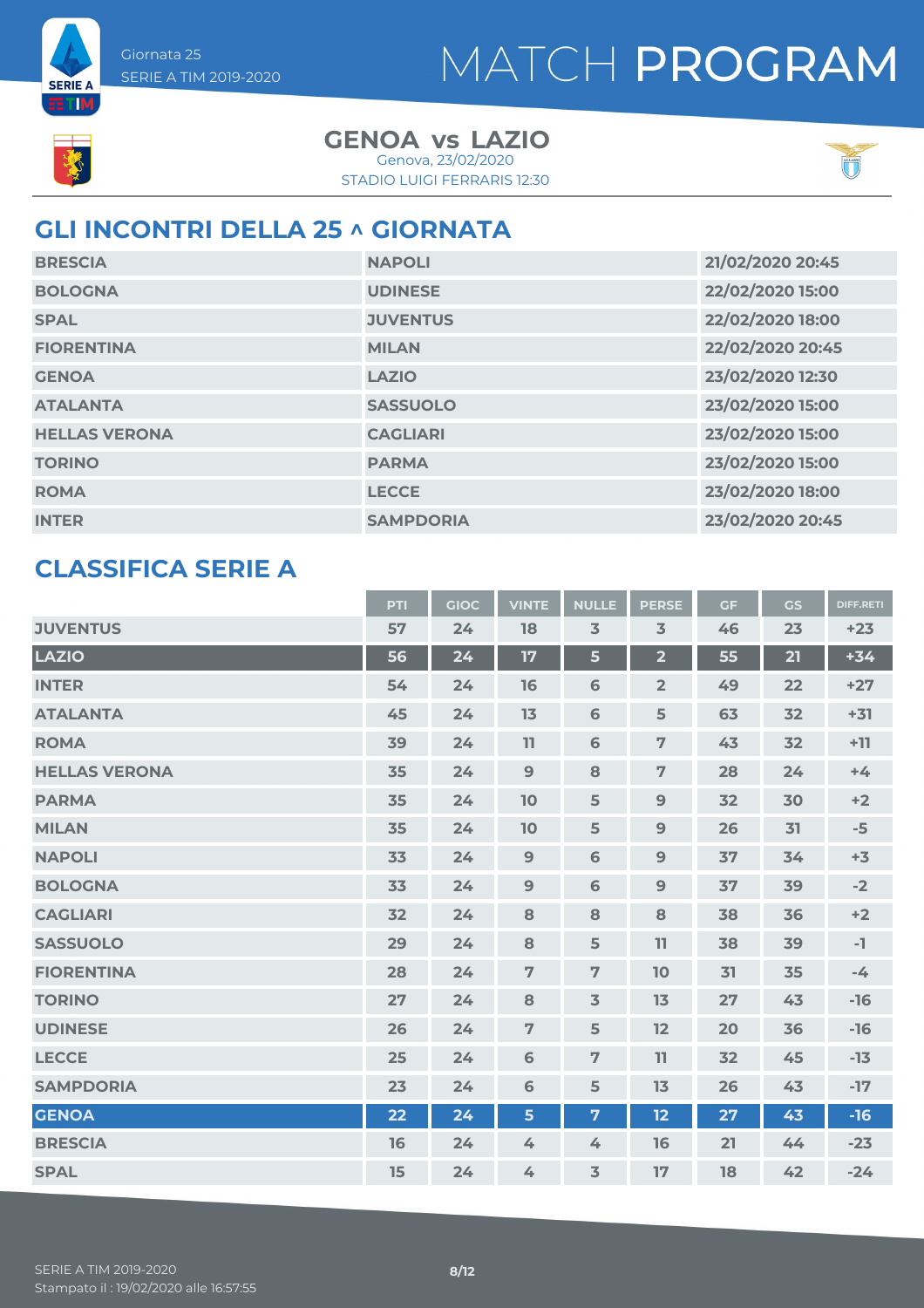



**SERIE A BTIM** 

> **GENOA LAZIO vs** Genova, 23/02/2020

STADIO LUIGI FERRARIS 12:30



### **CLASSIFICA GIOCATORI**

| <b>RANKING MARCATORI</b> | <b>Gol(Rigore)</b> |
|--------------------------|--------------------|
| 1 C. IMMOBILE            | LAZ 26 (10)        |
| 2 C. RONALDO             | <b>JUV</b> 20 (7)  |
| <b>3 R. LUKAKU</b>       | $INT$ 17 (4)       |
| $4$ J. ILICIC            | <b>ATA 14 (0)</b>  |
| 4 JOAO PEDRO             | CAG 14 (3)         |
| <b>6 L. MURIEL</b>       | ATA 12 (5)         |
| <b>7 L. MARTINEZ</b>     | $INT$ $11(2)$      |
| <b>7 F. CAPUTO</b>       | <b>SAS</b> 11 (1)  |
| <b>7 E. DZEKO</b>        | <b>ROM 11 (0)</b>  |
| 10 A. MILIK              | 9(0)<br><b>NAP</b> |

### **CLASSIFICA SQUADRE**

| <b>RANKING SQUADRE</b>     | <b>Gol - Media Gol</b>                          |      |
|----------------------------|-------------------------------------------------|------|
| <b>ATALANTA</b>            | 63                                              | 2.63 |
| <b>LAZIO</b><br>2          | 55                                              | 2.29 |
| <b>INTER</b><br>B          | 49                                              | 2.04 |
| <b>JUVENTUS</b><br>4       | 46                                              | 1.92 |
| <b>ROMA</b><br>5           | 43                                              | 1.79 |
| <b>CAGLIARI</b><br>6       | 38                                              | 1.58 |
| <b>SASSUOLO</b><br>6       | 38                                              | 1.58 |
| <b>BOLOGNA</b><br>8        | 37                                              | 1.54 |
| <b>NAPOLI</b><br>8         | 37                                              | 1.54 |
| <b>LECCE</b><br>10         | 52                                              | 1.33 |
| <b>PARMA</b><br>10         | 32                                              | 1.33 |
| <b>FIORENTINA</b>          | $\overline{51}$                                 | 1.29 |
| <b>HELLAS VERONA</b><br>13 | 28                                              | 1.17 |
| 14 GENOA                   | 27                                              | 1.13 |
| <b>TORINO</b><br>14        |                                                 | 1.13 |
| <b>MILAN</b><br>16         | 26                                              | 1.08 |
| <b>SAMPDORIA</b><br>16     | 26                                              | 1.08 |
| <b>BRESCIA</b><br>18       | $\overline{\mathbf{2}}$ $\overline{\mathbf{2}}$ | 0.88 |
| <b>UDINESE</b><br>19       | 20                                              | 0.83 |
| 20 SPAL                    | 18                                              | 0.75 |

|                         | <b>RANKING SQUADRE</b> | Tot Tiri - In Porta - Fuori |
|-------------------------|------------------------|-----------------------------|
|                         | <b>ATALANTA</b>        | 359 215 144                 |
| $\overline{\mathbf{2}}$ | <b>NAPOLI</b>          | 162<br>329 167              |
| $\overline{\mathbf{3}}$ | <b>LAZIO</b>           | <b>121</b><br>303 182       |
| 4                       | <b>ROMA</b>            | 134<br>293 159              |
| 5                       | <b>JUVENTUS</b>        | 117<br>286 169              |
| 6                       | <b>INTER</b>           | 272 174<br>98               |
| 7                       | <b>MILAN</b>           | 132<br>268 136              |
| 8                       | <b>BOLOGNA</b>         | 265 148<br>117              |
| $\boldsymbol{9}$        | <b>FIORENTINA</b>      | 245 130<br>115              |
| 10                      | <b>SAMPDORIA</b>       | 241 124<br>117              |
| $\overline{1}$          | <b>SASSUOLO</b>        | 100<br>234 134              |
|                         | <b>LECCE</b>           | 106<br>231 125              |
| 13                      | <b>CAGLIARI</b>        | 109<br>225 116              |
| 14                      | <b>PARMA</b>           | 221 114<br>107              |
| 14                      | <b>UDINESE</b>         | 110<br>111<br>221           |
| 16                      | <b>SPAL</b>            | 122<br>218<br>96            |
|                         | <b>HELLAS VERONA</b>   | 89<br>216<br><b>127</b>     |
| 18                      | <b>GENOA</b>           | 90<br>206<br><b>116</b>     |
| 19                      | <b>TORINO</b>          | 88<br><b>190</b><br>102     |
|                         | <b>20 BRESCIA</b>      | 183 103<br>80               |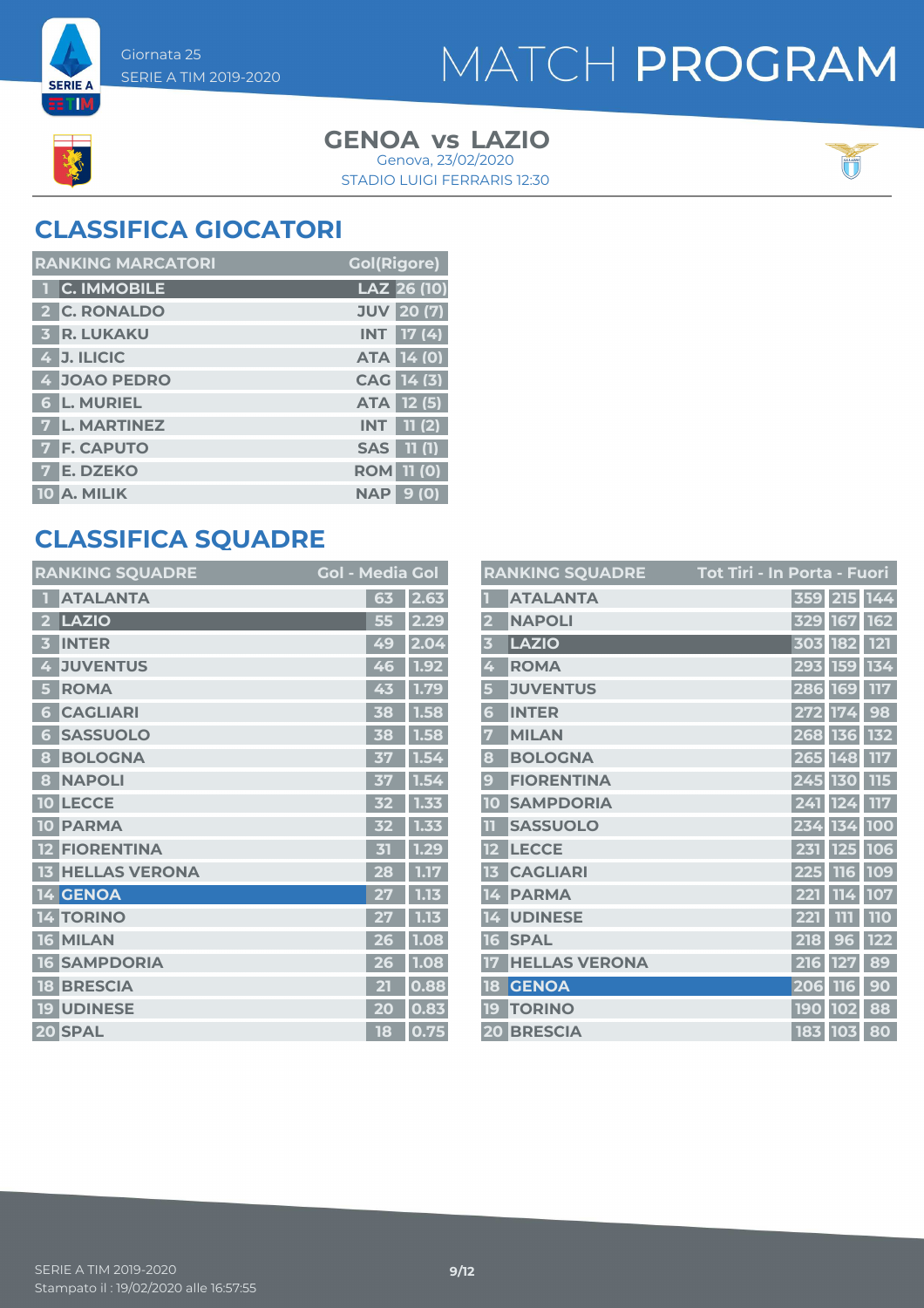

**SERIE A** ETIM,

> **GENOA LAZIO vs** Genova, 23/02/2020

STADIO LUIGI FERRARIS 12:30



| <b>RANKING SQUADRE</b>              | <b>Assist</b> |
|-------------------------------------|---------------|
| <b>ATALANTA</b>                     | 40            |
| LAZIO                               | 34            |
| <b>INTER</b>                        | 30            |
| <b>JUVENTUS</b><br>4                | 28            |
| <b>SASSUOLO</b><br>4                | 28            |
| <b>NAPOLI</b><br>6                  | 25            |
| <b>PARMA</b>                        | 24            |
| <b>ROMA</b><br>8                    |               |
| <b>BOLOGNA</b><br>9                 | 20            |
| <b>CAGLIARI</b><br>9                | 20            |
| <b>FIORENTINA</b><br>11             | 17            |
| <b>LECCE</b><br>11                  | 17            |
| <b>13 GENOA</b>                     | 15            |
| <b>13 UDINESE</b>                   | 15            |
| <b>HELLAS VERONA</b><br>15          | 14            |
| <b>TORINO</b><br>15                 | 14            |
| <b>BRESCIA</b>                      | 13            |
| <b>MILAN</b><br>17                  | 13            |
| <b>SAMPDORIA</b><br>17 <sup>7</sup> | 13            |
| 20 SPAL                             | 10            |

| <b>RANKING SQUADRE</b>                     | Passaggi Chiave* |      |
|--------------------------------------------|------------------|------|
| <b>JUVENTUS</b>                            |                  | 4.58 |
| <b>NAPOLI</b>                              |                  | 4.54 |
| <b>ATALANTA</b><br>$\overline{\mathbf{3}}$ |                  | 4.46 |
| LAZIO<br>4                                 |                  | 4.33 |
| <b>INTER</b><br>5                          |                  | 4    |
| <b>MILAN</b><br>6                          |                  | 3.67 |
| <b>ROMA</b><br>7                           |                  | 3.58 |
| <b>CAGLIARI</b><br>8                       |                  | 3.5  |
| <b>BOLOGNA</b><br>9                        |                  | 3.38 |
| <b>10 FIORENTINA</b>                       |                  | 3.25 |
| <b>10 HELLAS VERONA</b>                    |                  | 3.25 |
| <b>10 SASSUOLO</b>                         |                  | 3.25 |
| <b>13 SAMPDORIA</b>                        |                  | 3.04 |
| 14 GENOA                                   |                  | 2.96 |
| <b>15 TORINO</b>                           |                  | 2.83 |
| <b>15 UDINESE</b>                          |                  | 2.83 |
| <b>17 LECCE</b>                            |                  | 2.63 |
| <b>17 PARMA</b>                            |                  | 2.63 |
| <b>19 BRESCIA</b>                          |                  | 2.5  |
| 20 SPAL                                    |                  | 2.25 |
| * Valori medi per partita.                 |                  |      |

|                | <b>RANKING SQUADRE</b>                           | <b>Passaggi riusciti -</b> % * |        |           |
|----------------|--------------------------------------------------|--------------------------------|--------|-----------|
| П              | <b>JUVENTUS</b>                                  |                                | 520.46 | 87        |
| $\mathbf{2}$   | <b>NAPOLI</b>                                    |                                | 517.83 | 87        |
|                | 3 SASSUOLO                                       |                                | 459.92 | 85        |
| 4              | <b>ATALANTA</b>                                  |                                | 453.71 | 83        |
| 5              | <b>INTER</b>                                     |                                | 439.71 | 84        |
| 6              | <b>LAZIO</b>                                     |                                | 419.58 | 84        |
| 7              | <b>MILAN</b>                                     |                                | 417.42 | 83        |
| 8              | <b>ROMA</b>                                      |                                | 415.58 | 84        |
| 9              | <b>BOLOGNA</b>                                   |                                | 370.83 | 80        |
|                | <b>10 GENOA</b>                                  |                                | 366.46 | 81        |
|                | <b>II CAGLIARI</b>                               |                                | 349.17 | 80        |
|                | <b>12 UDINESE</b>                                |                                | 339.71 | 80        |
|                | <b>13 FIORENTINA</b>                             |                                | 335.92 | 80        |
|                | 14 SPAL                                          |                                | 330.17 | 80        |
|                | <b>15 HELLAS VERONA</b>                          |                                | 326    | 76        |
|                | <b>16 LECCE</b>                                  |                                | 324.88 | 80        |
|                | <b>17 TORINO</b>                                 |                                | 306.21 | 77        |
|                | <b>18 SAMPDORIA</b>                              |                                | 291.71 | 76        |
|                | <b>19 PARMA</b>                                  |                                | 287.92 | 78        |
|                | <b>20 BRESCIA</b>                                |                                | 268.29 | 74        |
|                | * Valori medi per partita.                       |                                |        |           |
|                | <b>RANKING SQUADRE</b>                           |                                |        | Recuperi* |
| П              | <b>HELLAS VERONA</b>                             |                                |        | 94.46     |
|                | 2 PARMA                                          |                                |        | 86.63     |
| 3 <sup>1</sup> | <b>UDINESE</b>                                   |                                |        | 84.79     |
|                | 4 BRESCIA                                        |                                |        | 83.75     |
| 5 <sup>1</sup> | <b>TORINO</b>                                    |                                |        | 82.46     |
|                | <b>6 INTER</b>                                   |                                |        | 80.67     |
|                |                                                  |                                |        |           |
| 7              | <b>ATALANTA</b>                                  |                                |        | 80.13     |
|                | <b>8 FIORENTINA</b>                              |                                |        | 79.63     |
|                | <b>9 SAMPDORIA</b>                               |                                |        | 78.63     |
|                | 10 GENOA                                         |                                |        | 77.79     |
|                | <b>TI BOLOGNA</b>                                |                                |        | 77.63     |
| $\mathbf{11}$  | <b>SPAL</b>                                      |                                |        | 77.63     |
|                | <b>13 CAGLIARI</b>                               |                                |        | 77.58     |
|                | <b>14 LAZIO</b>                                  |                                |        | 77        |
|                | <b>15 ROMA</b>                                   |                                |        | 75.88     |
|                | <b>16 JUVENTUS</b>                               |                                |        | 72.88     |
|                | <b>17 MILAN</b>                                  |                                |        | 71.63     |
|                | <b>18 LECCE</b>                                  |                                |        | 69.42     |
|                | <b>19 NAPOLI</b>                                 |                                |        | 63.13     |
|                | <b>20 SASSUOLO</b><br>* Valori medi per partita. |                                |        | 62.75     |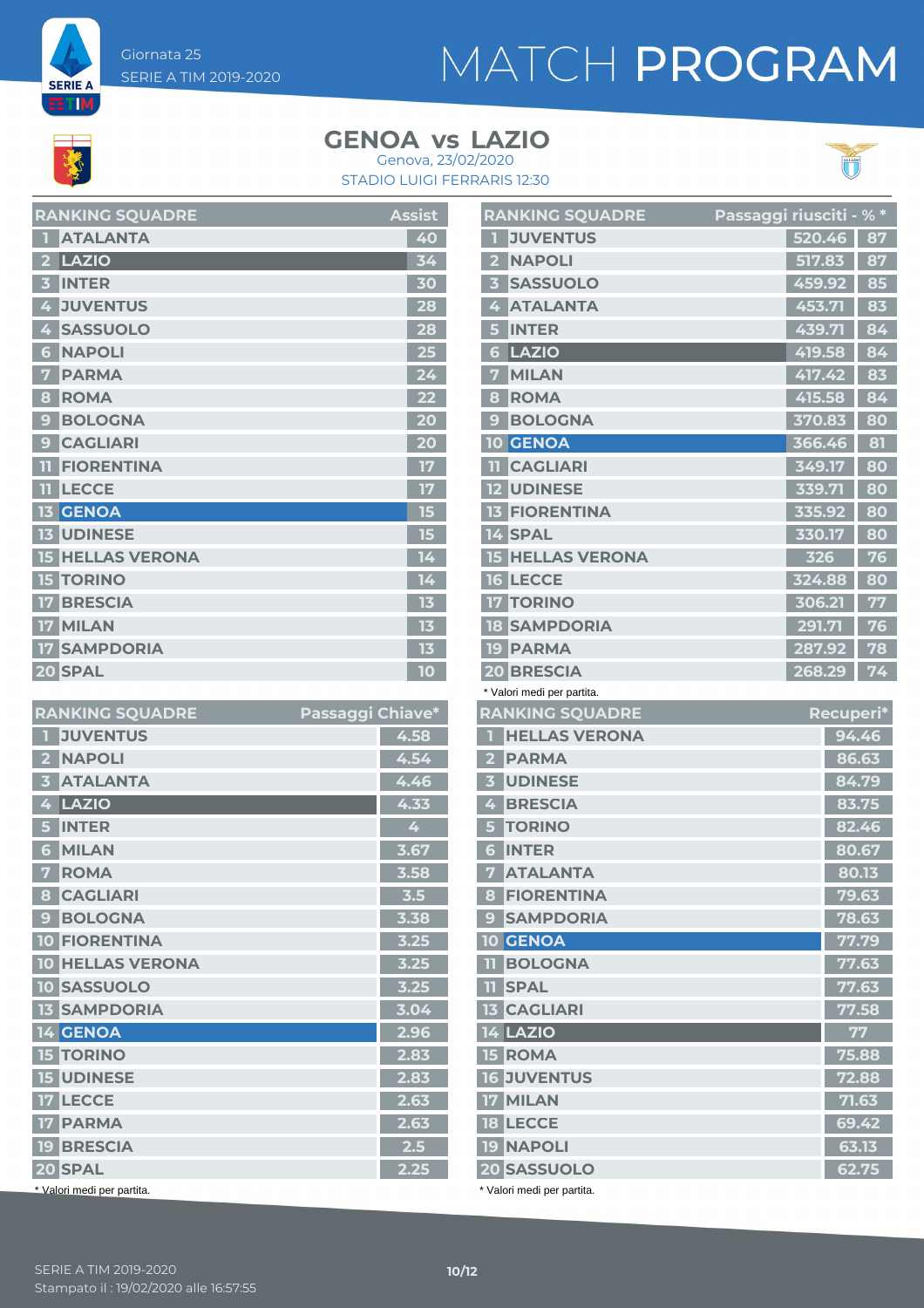Giornata 25 SERIE A TIM 2019-2020

# MATCH PROGRAM

**SERIE A ETIM** 

#### **GENOA LAZIO vs** Genova, 23/02/2020





|                         | <b>RANKING SQUADRE</b> | Tot. Parate - Media |
|-------------------------|------------------------|---------------------|
|                         | <b>SPAL</b>            | 4.67<br>112         |
| $\overline{\mathbf{2}}$ | <b>PARMA</b>           | 4.63<br>m           |
| 3                       | <b>LECCE</b>           | 4.42<br>106         |
| 4                       | <b>BRESCIA</b>         | 104<br>4.33         |
| 5                       | <b>SASSUOLO</b>        | 4.25<br>102         |
| 6                       | <b>TORINO</b>          | 4.21<br>101         |
| 7                       | <b>GENOA</b>           | 4.17<br>100         |
| 8                       | <b>UDINESE</b>         | 4.08<br>98          |
| $\mathbf{9}$            | <b>FIORENTINA</b>      | 3.63<br>87          |
|                         | <b>10 JUVENTUS</b>     | 3.58<br>86          |
| 11                      | LAZIO                  | 3.54<br>85          |
|                         | 12 MILAN               | 3.5<br>84           |
| 13                      | <b>HELLAS VERONA</b>   | 83<br>3.46          |
|                         | <b>14 CAGLIARI</b>     | 82<br>3.42          |
|                         | <b>15 BOLOGNA</b>      | 3.42<br>82          |
| 16                      | <b>SAMPDORIA</b>       | 80<br>3.33          |
| 17                      | <b>NAPOLI</b>          | 3.17<br>76          |
| 18                      | <b>ROMA</b>            | 3.08<br>74          |
| 19                      | <b>INTER</b>           | 62<br>2.58          |
|                         | <b>20 ATALANTA</b>     | 2.42<br>58          |

|                         | <b>RANKING SQUADRE</b> | Media Km |
|-------------------------|------------------------|----------|
| П                       | <b>INTER</b>           | 112.713  |
| 2                       | <b>PARMA</b>           | 109.834  |
| $\overline{\mathbf{3}}$ | <b>JUVENTUS</b>        | 109.512  |
| 4                       | <b>LECCE</b>           | 109.505  |
| 5                       | <b>HELLAS VERONA</b>   | 109.487  |
| 6                       | <b>ROMA</b>            | 109.173  |
| 7                       | LAZIO                  | 109.03   |
| 8                       | <b>ATALANTA</b>        | 108.811  |
| $\mathbf{g}$            | <b>BOLOGNA</b>         | 108.751  |
| 10                      | <b>SPAL</b>            | 108.518  |
| 11                      | <b>SASSUOLO</b>        | 108.348  |
|                         | <b>12 FIORENTINA</b>   | 108.197  |
|                         | <b>13 SAMPDORIA</b>    | 107.705  |
|                         | 14 MILAN               | 107.413  |
|                         | <b>15 UDINESE</b>      | 107.036  |
|                         | <b>16 BRESCIA</b>      | 106.92   |
|                         | <b>17 NAPOLI</b>       | 106.736  |
|                         | <b>18 GENOA</b>        | 105.894  |
|                         | <b>19 CAGLIARI</b>     | 105.759  |
|                         | <b>20 TORINO</b>       | 103.953  |